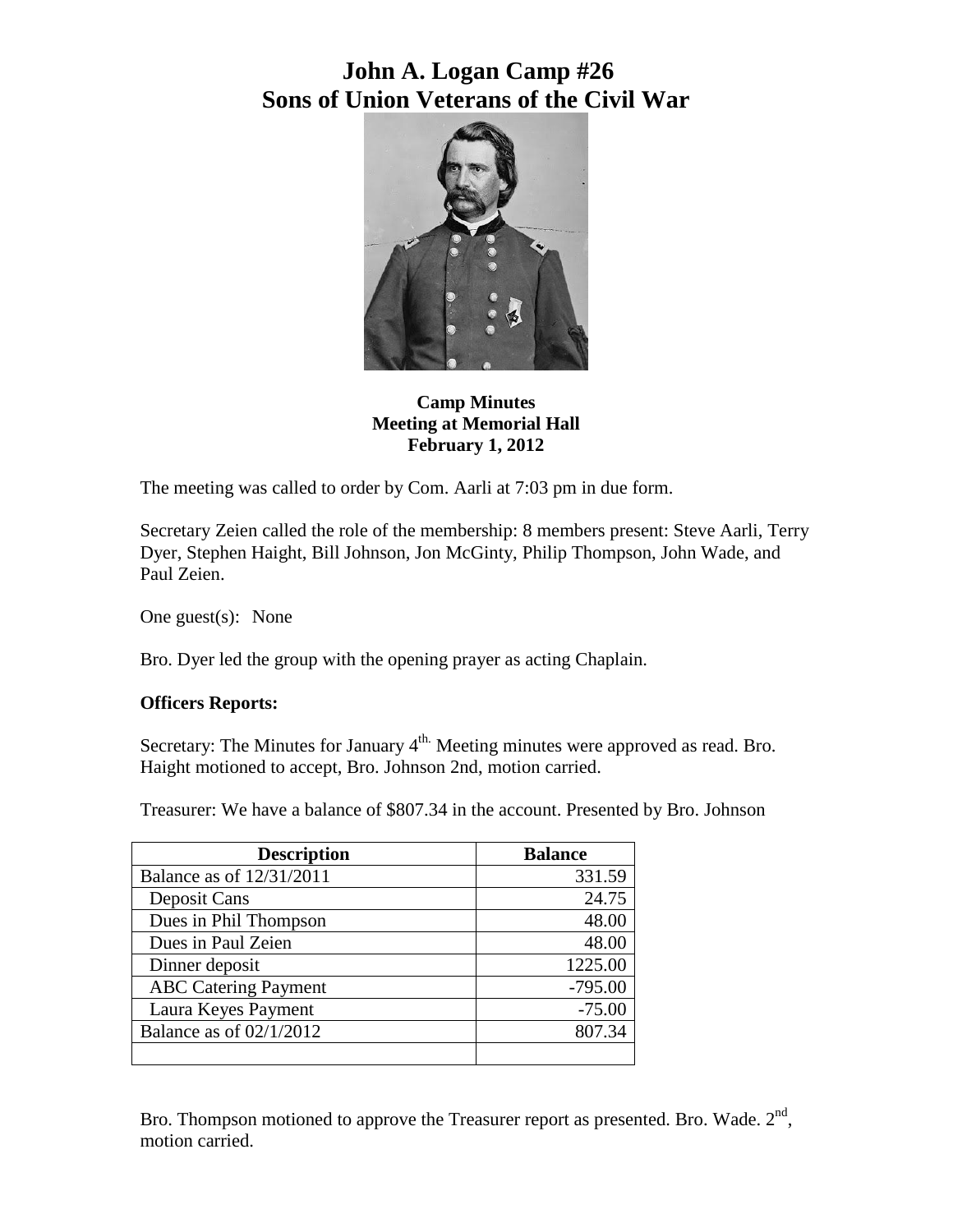### **John A. Logan Camp #26 Sons of Union Veterans of the Civil War**

#### **Committee Reports:**

*Technology:* Bro. Zeien all items forwarded has been updated on the website.

*Sickness and Distress*: Nothing to report.

*Investigation:* Com. Aarli presented an application for a new member Christopher Cronau, from Freeport, IL.

Bro. Zeien motioned to accept Christopher Cronau's petition for membership. Bro. Wade 2<sup>nd</sup>. Motion Carried.

*Communication:* Com. Aarli reported on the General Orders from CinC Palmer and referred the membership to the website for details.

Bro. John Wade is appointed as the Camp Quartermaster in Camp General Order #04

*Eagle Scout.* Bro. Zeien had nothing to report.

*Publicity/Promotion:* Bro. Haight reported that the camp has received \$750.00 on Grant from Rockford Arts Council. This will be used for the Veterans Day Celebration and parade day.

Bro. Thompson is checking with his company for a possible donation for monument restoration.

Bro. Haight has requested a commitment from the membership for roles to be played at the Veterans Day celebration. They will need to be finalized at the next meeting. The Chautauqua is scheduled for the  $2<sup>nd</sup>$  full weekend in June. The camp plans to be active participants again this year in this event.

Bro. Haight has established the camp's first newsletter called "The Telegraph" and is now changing the name to "The Patriot" requested by Bro. Dyer.

#### **New Business:**

Bro. McGinty motions to have Article 7 Section 1 of our camp bylaws reflect the change of dues from \$40 to \$48. Bro. Johnson 2<sup>nd</sup>. Motion Carried.

Com. Aarli has requested that someone contact and meet face-to-face with Bro. Allen Young, Bro. Jim Walden, and Bro. Robert Bailey. Bro. Johnson will conduct these meetings.

There will be a Civil War event held at Southwestern Illinois College on April  $30<sup>th</sup>$ .

Bro. Thompson has filled out all paperwork required for national. Bro. Thompson and Bro. Johnson will review documentation to assure they are complete.

March 10<sup>th</sup>, Battery G Ball at Memorial Hall.